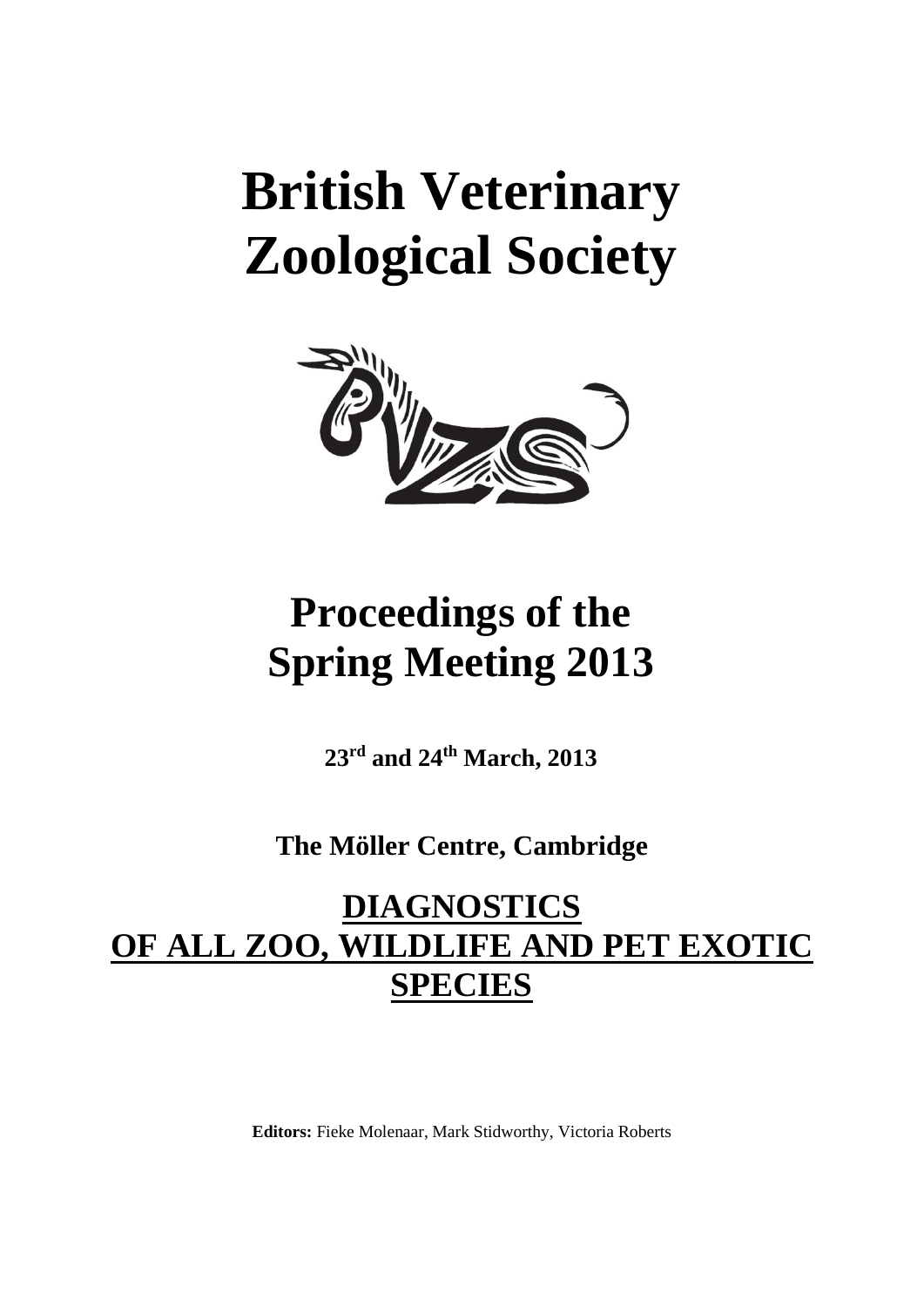#### **BVZS GUIDELINES FOR MEETING ABSTRACTS**

PLEASE NOTE: *From the November 2007 meeting all abstracts and extended abstracts will be linked to CABI. This is an important step in helping the Society and members' work reach a wider audience. While the society encourages authors to include as much relevant data as possible, it is the author's own responsibility to restrict their data as necessary in order not to prejudice any future peer-reviewed publications they may have planned. While previous humorous biographies have been included, inline with the links with CABI, please adhere to the biography guidelines and keep these to a professional nature. At present BVZS meetings and abstracts are NOT peer-reviewed.*

Submissions should preferably be in word (.doc) format, 12 font Times New Roman, single line spacing, not justified.

**Biography:** This should include the author's qualifications and institution/ practice/ affiliations, as well as a summary of any particular achievements, career, highlights, or relevant current projects. Please keep the biography to a professional nature. Maximum of 100 words.

**Title:** Submission should include a title of not more than 15 words, and the names, qualifications and affiliation/ institution of each author.

**Abstracts:** Abstracts should be a minimum of 200 words, and a maximum of 750 words. A reference list may also be included. Abstracts, with references should not be longer than 1 page.

**Extended Abstracts:** These should be in the format: SUMMARY, INTRODUCTION, MATERIALS AND METHODS, RESULTS, DISCUSSION, REFERENCES; or if this is a case report or case series: SUMMARY, INTRODUCTION, CASE REPORT, DISCUSSION, REFERENCES. Review articles should preferably be in the format: SUMMARY, REVIEW, CONCLUSION. This may be altered depending on the reviews nature, but must include a SUMMARY and CONCLUSION. The text should be concise and should be a maximum of 2000 words, and not exceed 4 pages in length, including illustrations and references. The summary should not exceed 200 words.

**Tables and illustrations:** Tables should be kept to a minimum and should be created in Word. The legend should clearly explain what data the table is presenting, without the need to refer back to the text. Tables should not duplicate information presented in figures. Digital images should be GIF, TIFF, or JPEG files, at a minimum resolution of 300 dpi. Please label them to correspond with the list of numbered figure captions; for example 'Figure 3.jpg' or 'Figure 7B.jpg', etc.

**Style**: Measurements should be expressed in the metric system or in SI units. Temperatures should be given in ºC. Centrifugation speeds should be given in g. All abbreviations should be spelt out in full the first time they are used in the text. Medicines should be referred to by the generic name (Recommended International Non-Proprietary Name), as used in the sixth edition of The Veterinary Formulary (London, Pharmaceutical Press 2005) and listed on the website of the [Medicines and Healthcare Products Regulatory Agency,](http://www.mhra.gov.uk/home/idcplg?IdcService=SS_GET_PAGE&nodeId=609) followed by the proprietary name and manufacturer in brackets when first mentioned; eg, fenbendazole (Panacur; Intervet). Parasitic infections should be referred to according to the Standardised Nomenclature of Parasitic Diseases (SNOPAD) guidelines, which are summarised by the [World Association for the Advancement of Veterinary](http://www.waavp.org/Antiparasitic%20Guidelines/guidelines_7%20.html)  [Parasitology.](http://www.waavp.org/Antiparasitic%20Guidelines/guidelines_7%20.html) Spelling should be in British English. Manuscripts should be written in the third person.

**References**: In the text, references should be cited as follows: Smith (1995) described.../...recorded earlier (Brown and Jones 1994, Smith and others 1997). Lists of references should be given in date order in the text, but alphabetically in the reference list. In the reference list, all authors' names and initials should be given followed by the date, title of the paper, full title of the journal, volume number and full page range, eg: SMITH, A. B., JONES, C. D. & BROWN, E. F. (1995) How to list your references. Veterinary Record xxx, 71-76. **Book references** should include the chapter title if appropriate, the full title of the book, the edition, the editors, the town of publication, publisher and page numbers of material referred to, eg: SMITH, A. B., JONES, C. D. & BROWN, E. F. (1993) How to list your references. In Getting It Right. 3rd edn. Eds S. Adams, J. Alexander. London, Society of Reference Publishers. pp 23-37. **Proceedings** should include the title of the paper given at the meeting, proceedings title, the editors (if applicable), town, country, month date a to b, year, and page numbers (if applicable), eg: MILLER, W. (1976) A state-transition model of epidemic foot-and-mouth disease. Proceedings of an International Symposium: New Techniques in Veterinary Epidemiology and Economics. Reading, UK, July 12 to 15, 1976. p 56. **Websites** should include the title of the page, website address and date accessed, eg: DEFRA (2001) Explanation of Foot and Mouth Restrictions. www.defra.gov.uk/animalh/diseases/fmd/disease/restrictions/explanation.asp. Accessed August 24, 2001. Personal communications should be cited within the text and follow the form 'A. B. Smith, personal communication'.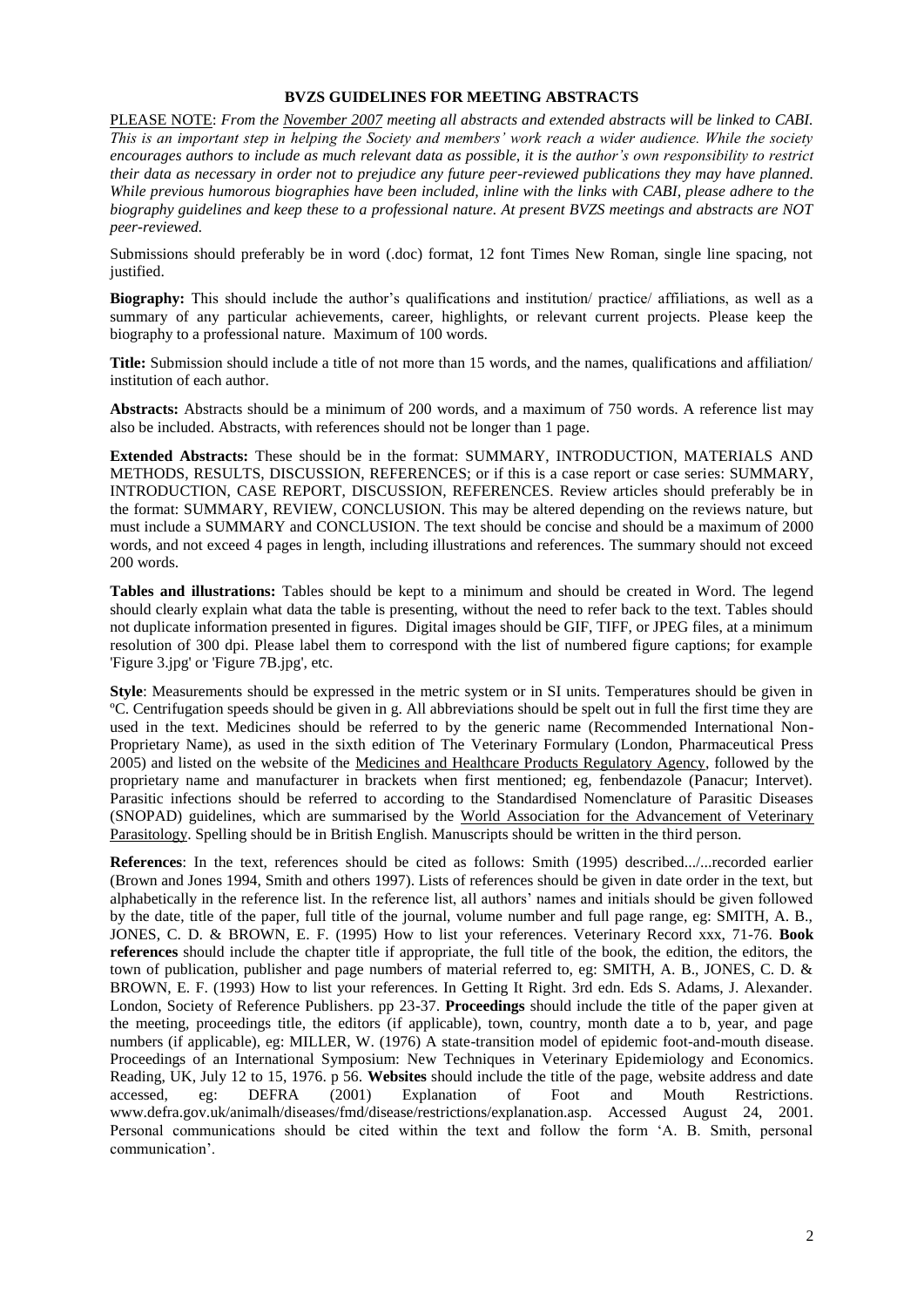### **British Veterinary Zoological Society**

BVZS is the specialist division of the British Veterinary Association (BVA) recognised as having responsibility for exotic pets, companion avian species and zoo animals. Founded in 1961, the BVZS nowadays has an international membership and finds itself involved in almost every aspect of the care and welfare of exotic pets, zoo animals and wildlife.

The aims of the society are to promote the advancement of veterinary knowledge and skill in the maintenance of the health and welfare of non-domesticated animals and to encourage proper housing and conditions for such animals; to encourage full use of veterinary services by wild animal establishments and by the owners of exotic animals; to promote the international exchange of veterinary knowledge of nondomesticated animals.

Information to the membership is provided to members by:

- Twice-yearly scientific meetings held at different venues throughout the UK e.g. university veterinary field stations and zoological collections. *Proceedings* from each of these meetings are published with hard copy for attending delegates and a CD with all *Proceedings,* 2001-2013, for all other members
- For 5 years BVZS has held a Satellite Day at BSAVA in Birmingham. All details of this along with *Proceedings* are on the BVZS website at [www.bvzs.org](http://www.bvzs.org/)
- BVZS website has a password-protected members' only area, student members access this for publications
- Biannual *Zoomed the Bulletin* of the BVZS (which includes general information and peer reviewed papers)
- Contact with individual veterinary surgeons and with recognised student branches in our veterinary schools
- Specialist courses to aid in CPD
- An e-mail list open to BVZS full and associate members only.

#### **BVZS COUNCIL**

President Matthew Brash (president @bvzs.org) Senior Vice President Victoria Roberts **Junior Vice President Michael Stanford** Administrator and Membership Secretary Victoria Roberts ([secretary@bvzs.org](mailto:secretary@bvzs.org)) Honorary Secretary Michael Fielding Treasurer Michael Stanford ([treasurer@bvzs.org\)](mailto:treasurer@bvzs.org) Public Relations Officer Heather Bacon ([pro@bvzs.org](mailto:publicity@bvzs.org)) Meetings Organiser Fieke Molenaar Meetings Secretary Derek Lyon (meetingssecretary@bvzs.org)

Sponsor Co-ordinator Jane Hopper

BIAZA Representative Nic Masters BVA Representatives and Victoria Roberts Matthew Brash and Victoria Roberts DETR/EAZA/ZEBRA Representative Michael Fielding ([zebra@bvzs.org](mailto:zebra@bvzs.org)) PMLG Representative Noel Walker Veterinary Schools Liaison Officer Richard Saunders ([students@bvzs.org\)](mailto:students@bvzs.org) VN Representative Emily Gorman Webmaster Victoria Roberts Other members of Council are: Gabby Drake and Debra Bourne

Meetings Scientific Committee Fieke Molenaar, Jane Hopper, Peter Kettlewell, Mark Stidworthy Publication Editors Michael Stanford, Fieke Molenaar and Victoria Roberts ([editor@bvzs.org\)](mailto:editor@bvzs.org)

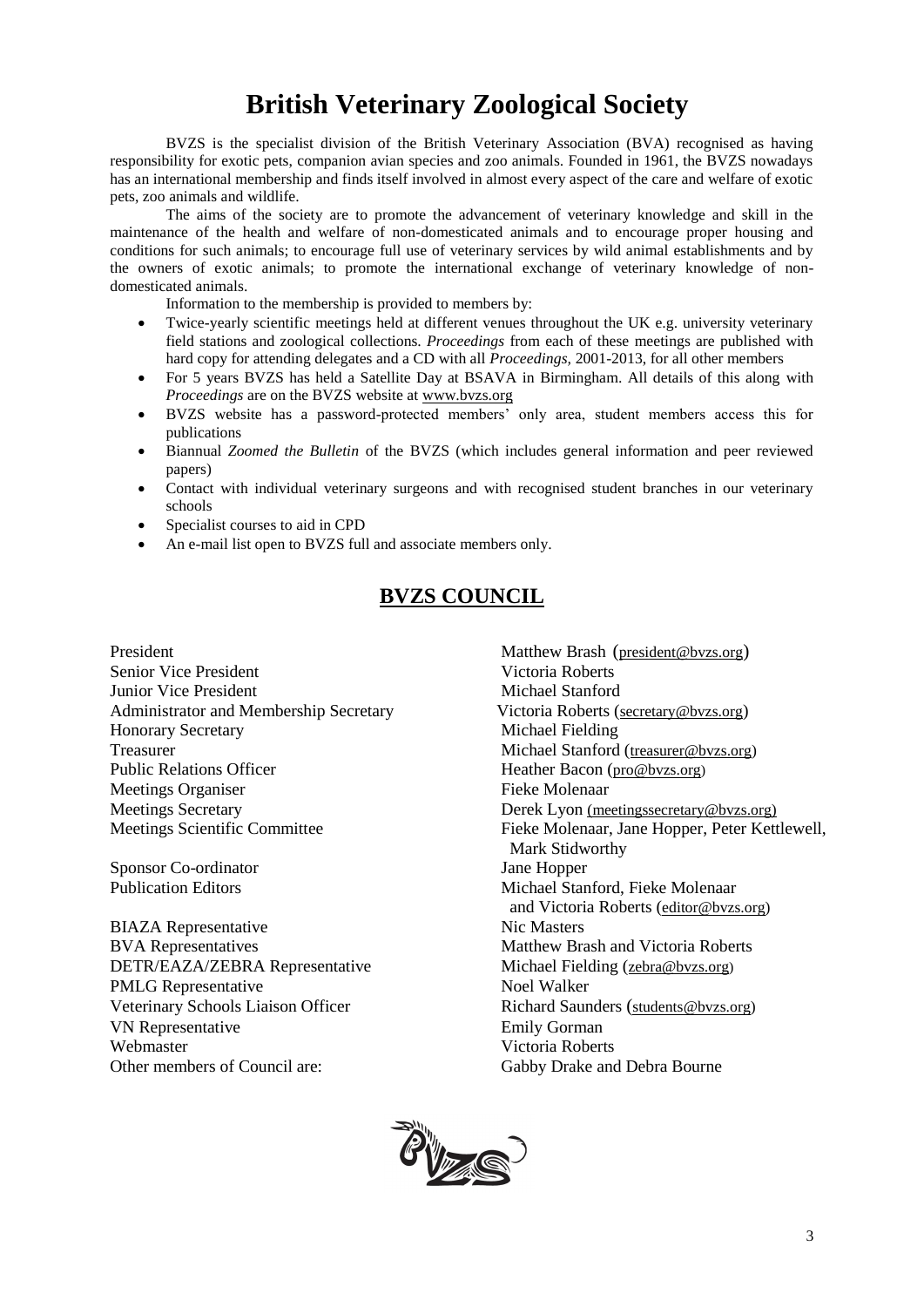#### **SPONSORS OF THE BVZS**

**Bayer HealthCare,** Bayer House, Strawberry Hill, Newbury, Berkshire RG14 1JA. Tel: 01635 563000. *Ronan Fitzgerald*. Email: [ronan.fitzgerald@bayer.com,](mailto:ronan.fitzgerald@bayer.com) [www.bayer.co.uk](http://www.bayer.co.uk/) *Baytril works hard, works fast, licensed for use in exotic species.*

**Burgess Petcare,** Victory Mill, Priestmans Lane, Thornton Le Dale, Pickering, North Yorkshire YO18 7RU. Tel: 01751 474123. *Naomi Chetterley, Justin Heaton*

Email: [justin.heaton@burgesspetcare.co.uk,](mailto:justin.heaton@burgesspetcare.co.uk) website: [www.burgesspetcare.co.uk](http://www.burgesspetcare.co.uk/) *Burgess Pet Care make tasty, nutritious food for all small furry pets. The brand range includes Supadog, Supacat and Burgess Excel - the only veterinary recommended rabbit food.*

**CTDS Exotics,** Blacksmith's Forge, Brookfield Farm, Selby Road, Garforth, West Yorkshire LS25 1NB

Tel: 0113 287 0175. Fax: 0113 286 5127. *Nick Carmichael*. Email: [info@ctdslab.co.uk,](mailto:info@ctdslab.co.uk) [www.ctdslab.co.uk](http://www.ctdslab.co.uk/)

*Rapid, accurate and economical laboratory services for all exotics with comprehensive specialist pathologist and clinical support.*

**Dechra Veterinary Products Ltd.,** Sansaw Business Park, Hadnall, Shrewsbury, Shropshire SY4 4AS

Tel: +44 (0)1939 211200. Fax: +44 (0)1939 211201. Direct +44 (0)1939 211200. Mobile: 07515 992812. *Carol Morgan.* Email: carol.morgan@dechra.com, [www.dechra.com](http://www.dechra.com/) *Genitrix has merged with Dechra and will continue to have one of the widest and fastest growing ranges of veterinary medicines for exotic mammals birds and reptiles.*

**Dick White Referrals**, Station Farm, London Road, Six Mile Bottom, Cambridge CB8 OUH. Tel: 01638 572012. *Iain Cope*. Email: [ic@dickwhitereferrals.com.](mailto:ic@dickwhitereferrals.com) www.dickwhitereferrals.com *DWR offers a dedicated exotic species referral service.*

**Greendale Veterinary Diagnostics Ltd.,** Lansbury Estate, Knaphill, Woking, Surrey GU21 2EW. Tel: 01483 797707, fax: 01483 797552. *Steven Clarke.* Email[: lab@greendale.co.uk](mailto:lab@greendale.co.uk) , [www.greendale.co.uk.](http://www.greendale.co.uk/) *Mike Hart.* Email: mike.hart02@virginmedia.com *Delivering a high quality service, providing clients with accurate and credible results. Diagnostics for wildlife, exotic and zoo animals, also dog, cat, equine, ruminant and poultry.* 

**International Zoo Veterinary Group Pathology,** 2 Gateway Drive, Yeadon, Leeds LS19 7XY. Tel: 01535 692000. *Mark Stidworthy.* Email: [m.stidworthy@izvg.co.uk.](mailto:m.stidworthy@izvg.co.uk) [www.izvg.co.uk/zoopath.html](http://www.izvg.co.uk/zoopath.html) *Excellence in zoological medicine since 1976.*

**Lafeber International Ltd.,** Unit 52, 116 Commercial Road, Swindon, Wiltshire SN1 5BD. Tel: ++44(0) 20 81337460. Fax: ++44(0) 1793 250460. *Karen Homer-Forbes.*  Email: [lafeberinternational@lafeber.com](mailto:lafeberinternational@lafeber.com) [www.lafebervet.com](http://www.lafebervet.com/) *Emeraid – providing critical care nutrition for nearly any exotic animal – carnivore, herbivore or omnivore.*

**Mazuri Zoo Foods,** PO Box 705, Witham, Essex CM8 3AD. Tel 01376 511260, fax 01376 511247. *Allula Bradley*. Email[: allulabradley@dietexint.com](mailto:allulabradley@dietexint.com) *Sue Dolan.* Email: [suedolan@dietexint.com,](mailto:_suedolan@dietexint.com) [www.mazurifoods.com](http://www.mazurifoods.com/) *Manufacturer & supplier of quality diets for exotic species throughout Europe.*

**Meadow's Animal Healthcare Ltd,** Unit 7, Windmill Road, Loughborough, Leics. LE11 1RA. Tel 01509 265557, fax 01509 265777. *Sheila Stockdale.*

Email: info@meadowsanimalhealthcare.co.uk, [www.meadowsanimalhealthcare.co.uk](http://www.meadowsanimalhealthcare.co.uk/) *Suppliers of premium products to the Veterinary Profession through F10 Biocare, Harrison's Bird Foods and AvEquip.*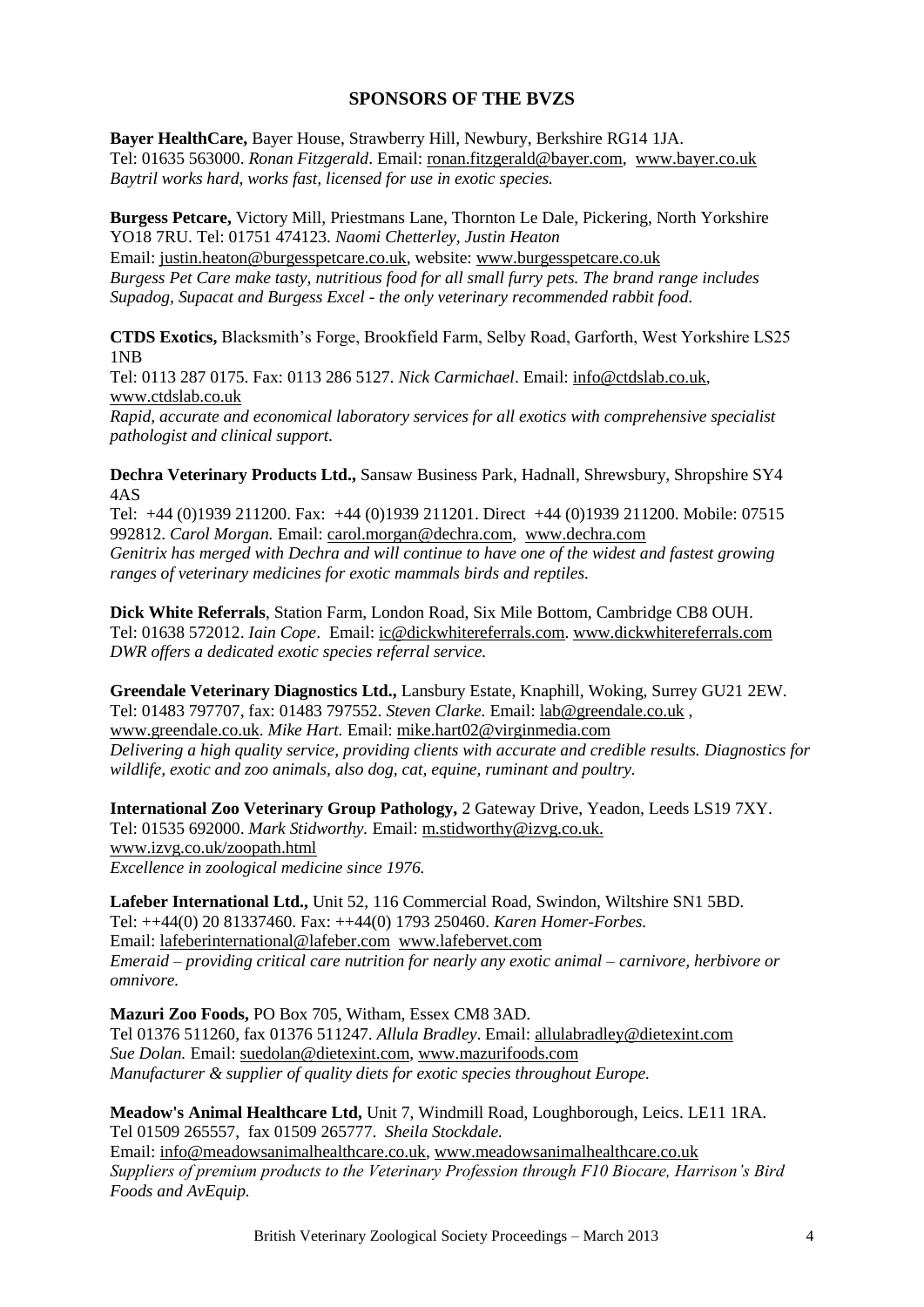#### **Pinmoore Animal Laboratory Services Ltd., (PALS)**, The Coach House, Town House Barn, Cotton, Cheshire CW6 OEG.

Tel: 01829 733523, fax: 0870 758 3638. *Debbie Moore.* Email: debbie@palsvetlab.co.uk, www.palsvetlab.co.uk . *Mary Pinborough.* Email: micromastermary@hotmail.com *PALS provides Veterinary Diagnostic Services with the sole purpose of providing high quality and accurate laboratory results. We aim to offer a friendly, personalised laboratory service that meets the needs of the patient whilst being convenient and cost effective.* 

#### **Vetark Professional**, Po Box 60, Winchester, SO23 9XN.

Tel: 01962-844316, fax 01962-877412. *Peter Scott*. Email: [info@vetark.co.uk,](mailto:pscott@vetark.co.uk) [www.vetark.co.uk](http://www.vetark.co.uk/) *UK manufacturers of specialist nutritional, nutraceutical and specialist disinfectant products for exotic species. Formulated and developed by an RCVS Specialist in Zoo & Wildlife Medicine and established over 15 years. Products include Nutrobal, Avipro, CCF, Ark-Klens etc.*

**Vetronic Services Ltd.**, 12 Henleys Business Park, Manor Road, Abbotskerswell, Newton Abbott, Devon TQ12 5NF. Tel: 01626 365505, fax 0870 1294705. *Keith Simpson*. Email: ksimpson@vetronic.co.uk, [www.vetronic.co.uk.](http://www.vetronic.co.uk/) *Manufacturers of dedicated Veterinary Equipment. Unique designs, unique solutions.*

#### **Additional sponsors for this meeting**

**Virbac Ltd.,** Woolpit Business Park, Windmill Avenue, Woolpit, Bury St Edmunds, Suffolk. IP30 9UP

Tel: 01359 243243. *Chris Geddes*. Email: [chris.geddes@virbac.co.uk](mailto:ronan.fitzgerald@bayer.com) [www.virbac.co.uk](https://owa.exmail.portlympne.net/exchweb/bin/redir.asp?URL=http://www.bayer.co.uk/)

*Over the last forty years Virbac has become the world's first independent laboratory dedicated to animal health and a recognised expert in the sector, offering products and services that combine quality, effectiveness and convenience for care providers (veterinarians and animal owners).*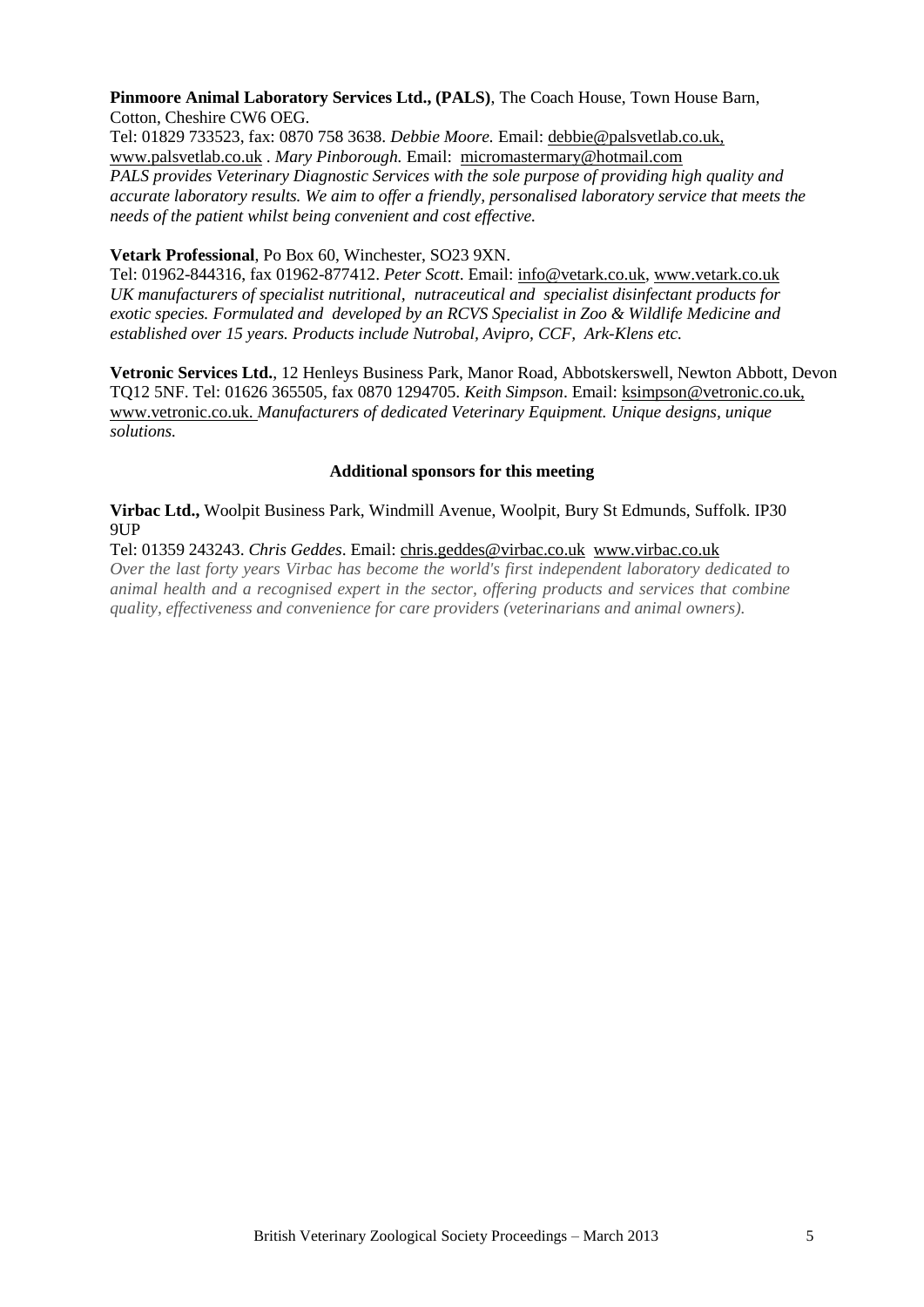#### **PROGRAMME**

| $\mathbf{m}$<br>Time |                                                  |
|----------------------|--------------------------------------------------|
| 4:00                 | m<br>`our<br>Park<br>Wildlife<br>shepreth.<br>01 |

| Time  |                          | <b>SATURDAY</b><br>Page                                                                                                   |  |
|-------|--------------------------|---------------------------------------------------------------------------------------------------------------------------|--|
| 08:00 |                          | Registration                                                                                                              |  |
| 09:00 |                          | Welcome by the BVZS President Matt Brash                                                                                  |  |
| 09:15 | Session 1                | LARGE MAMMALS AND REPTILES (Chair: Jane Hopper)<br>13                                                                     |  |
|       |                          | Sponsored by Pinmoore Animal Laboratory Services (PALS)                                                                   |  |
|       | Nic Masters              | The development of scoring systems for lameness and foot lesions in elephants                                             |  |
|       |                          | $(20 \text{ min})$                                                                                                        |  |
|       | Peter Aylmer             | Investigation and treatment of an abdominal mass in a tiger                                                               |  |
|       | Martin Whitehead         | Haematology and biochemistry of Nile crocodiles (Crocodylus niloticus)<br>$(20 \text{ min})$                              |  |
|       | Kathryn Perrin           | Coelomic mass in a Yellow Spotted Amazon River turtle (Podocnemis unifilis)                                               |  |
| 10:45 | <b>COFFEE BREAK</b>      |                                                                                                                           |  |
| 11:30 | Session 2                | <b>EXOTIC ANIMAL PRACTICE</b> (Chair: Iain Cope)<br>19                                                                    |  |
|       |                          | Sponsored by Dick White Referrals                                                                                         |  |
|       | Maria-Elisabeth          | Ultrasonography in the conscious bird (30 min)                                                                            |  |
|       | Krautwald-               | Invited speaker                                                                                                           |  |
|       | Junghanns<br>Sarah Brown |                                                                                                                           |  |
|       |                          | Chronic degenerative bilateral polycystic renal disease in a spur-thighed tortoise<br>(Testudo graeca) and its management |  |
|       | Peer Zwart               | The suitability of invertebrates as food animals                                                                          |  |
|       |                          |                                                                                                                           |  |
|       | Matt Rendle              | Chytridiomycosis in caecilians, diagnosis and treatment                                                                   |  |
| 13:00 | <b>LUNCH</b>             |                                                                                                                           |  |
| 14:00 | Session 3                | PRIMATE MEDICINE AND DISEASE (Chair: Mark Stidworthy)<br>27                                                               |  |
|       |                          | Sponsored by Bayer                                                                                                        |  |
|       | Sergio Silvetti          | Fatal infection of α-herpes virus in a common marmoset (Callithrix jacchus)                                               |  |
|       | Louise Allmark           | Causes of mortality of non-human primates in captive collections across the<br><b>British Isles</b>                       |  |
|       | Ellen Holding            | Entamoeba histolytica in a group of Eastern Black & White Colobus monkeys                                                 |  |
|       |                          | (Colobus guereza occidentalis)                                                                                            |  |
|       | Rosalie Dench            | TB-testing in orangutans (Pongo pymaeus): interpreting the tuberculin skin test                                           |  |
|       |                          |                                                                                                                           |  |
|       | Susan Brayshaw           | Ultrasound training for pregnancy monitoring in tamarins                                                                  |  |
| 14:00 | <b>Parallel Session</b>  | <b>BACK TO BASICS</b><br>32                                                                                               |  |
|       | Alan Humphreys           | Practical digital radiography, fluoroscopy and clinical/forensic photography in                                           |  |
|       |                          | practice                                                                                                                  |  |
| 15:30 | <b>TEA BREAK</b>         |                                                                                                                           |  |
| 16:15 | Session 4                | <b>DISCUSSION: PRIMATES AS PETS (Chair: Nic Masters)</b><br>34                                                            |  |
|       |                          |                                                                                                                           |  |
|       | John and                 | Primates as pets at home and abroad; legal and practical considerations                                                   |  |
|       | <b>Margaret Cooper</b>   |                                                                                                                           |  |
|       | Susan Brayshaw           | Callitrichid behaviour - captive requirements and considerations                                                          |  |
|       | Fieke Molenaar           | Results of the Primates as Pets BVZS survey                                                                               |  |
|       |                          |                                                                                                                           |  |
|       | All delegates            | BVZS Statement discussion: Should we be keeping primates as pets?                                                         |  |
| 17:30 |                          | <b>BVZS</b> General Meeting                                                                                               |  |
| 20:00 | Dinner                   | St. Catherine's College, Cambridge                                                                                        |  |
|       |                          |                                                                                                                           |  |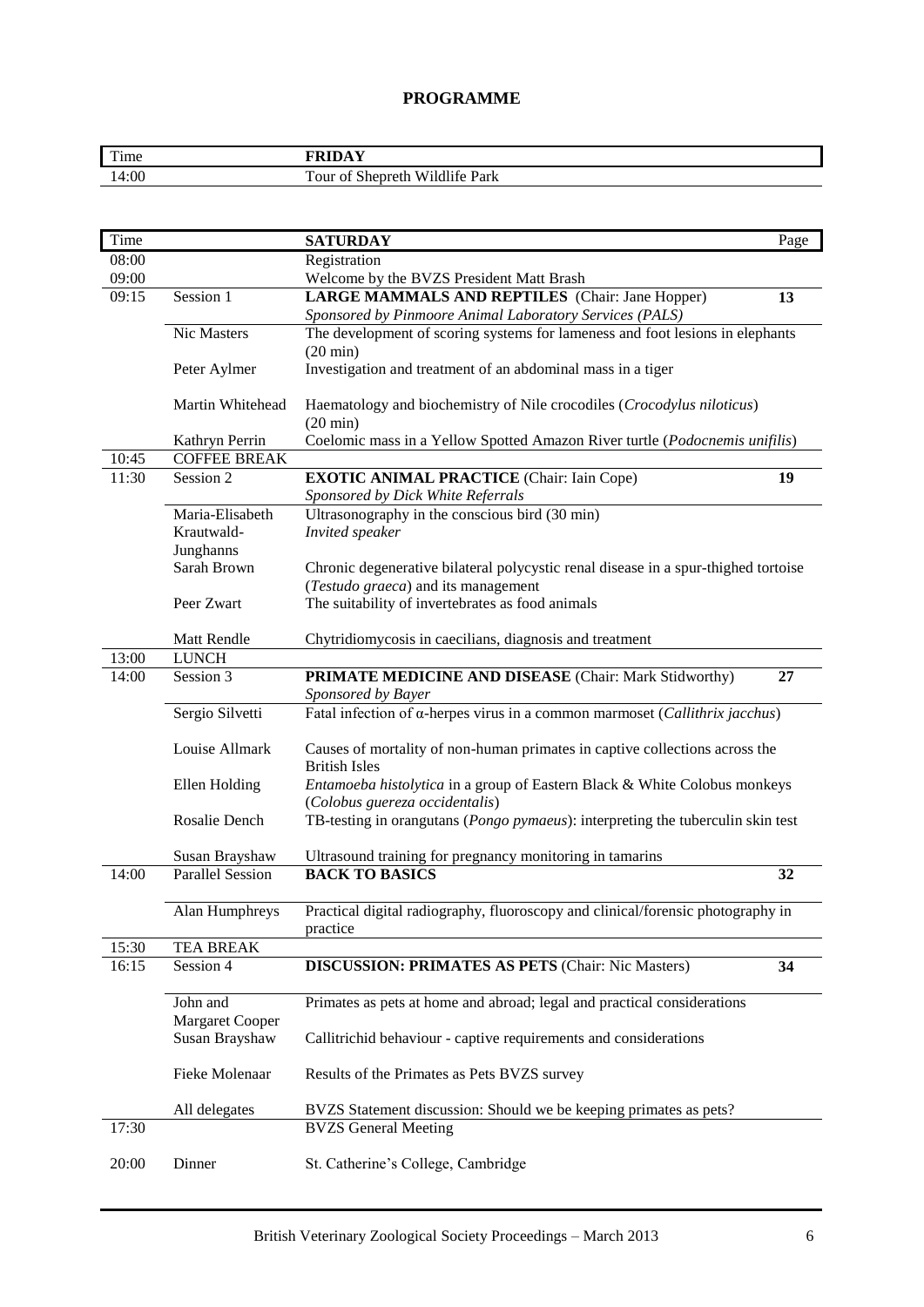#### **PROGRAMME**

| Time        |                           | <b>SUNDAY</b>                                                                                    | Page |
|-------------|---------------------------|--------------------------------------------------------------------------------------------------|------|
| 09:15       | Session 5                 | <b>SMALL MAMMALS</b> (Chair: Peter Kettlewell)                                                   | 37   |
|             |                           |                                                                                                  |      |
|             | Livia Benato              | Computed Tomography of the abdomen of healthy guinea pigs                                        |      |
|             | Mark Stidworthy           | Granulomatous enteritis in a pet rabbit                                                          |      |
|             |                           |                                                                                                  |      |
|             | Fieke Molenaar            | Mycobacteriosis in a chinchilla (Chinchilla laniger)                                             |      |
|             | Craig Hunt                | Contrast studies of the urinary tract in rabbits/rodents (20 min)                                |      |
|             | Sarah Chapman             | Veterinary management of the Ground Cuscus (Phalanger gymnotis)                                  |      |
| 10:45       | <b>COFFEE BREAK</b>       |                                                                                                  |      |
| 11:30       | Session 6                 | <b>MASTERCLASS</b> (Chair: Michael Stanford)                                                     | 42   |
|             |                           | Sponsored by Meadows Animal Health                                                               |      |
|             | Maria-Elisabeth           | Avian radiography                                                                                |      |
|             | Krautwald-                | <b>Invited</b> speaker                                                                           |      |
|             | Junghanns                 | (full session)                                                                                   |      |
| 13:00       | <b>LUNCH</b>              |                                                                                                  |      |
| 14:00       | Session 7                 | <b>NOVEL APPROACHES</b> (Chair: Emma Youngs)                                                     | 47   |
|             |                           |                                                                                                  |      |
|             | Craig Hunt                | Psychogenic polydipsia in a Senegal parrot                                                       |      |
|             | <b>Matt Rendle</b>        | Quarantine care of Komodo Dragons (Varanus komodoensis)                                          |      |
|             | Maria-Elisabeth           | Optical Coherence Tomography (OCT) in raptors                                                    |      |
|             | Krautwald-                | Invited speaker                                                                                  |      |
|             | Junghanns                 |                                                                                                  |      |
|             | Jo Dodds                  | Wound management of a traumatic injury with bone exposure in a female Onager<br>(Equus hemionus) |      |
|             | Mark Rowland              | The use of haemostatic clips in exotic animal practice                                           |      |
| <b>Both</b> |                           | <b>POSTER SESSION</b>                                                                            | 52   |
| days        |                           |                                                                                                  |      |
|             | Alice Horne               | Anaesthesia of Potamochoerus porcus (Red River Hog) to remove the pedal                          |      |
|             |                           | bone on the right forelimb due to a penetrating septic infection                                 |      |
|             | <b>Anthony Ridge</b>      | Chemical immobilisation of captive non-domestic small cat species                                |      |
|             |                           |                                                                                                  |      |
|             | <b>Stamos Tahas</b>       | Limitations of gastric juice cytology for evaluating gastric health in captive                   |      |
|             |                           | bottlenose dolphins (Tursiops trucantus)                                                         |      |
| 15:30       | PRIZE GIVING AND FAREWELL |                                                                                                  |      |

CPD Certificates will be issued: Saturday=7 hours, Sunday=5 hours, total 12 hours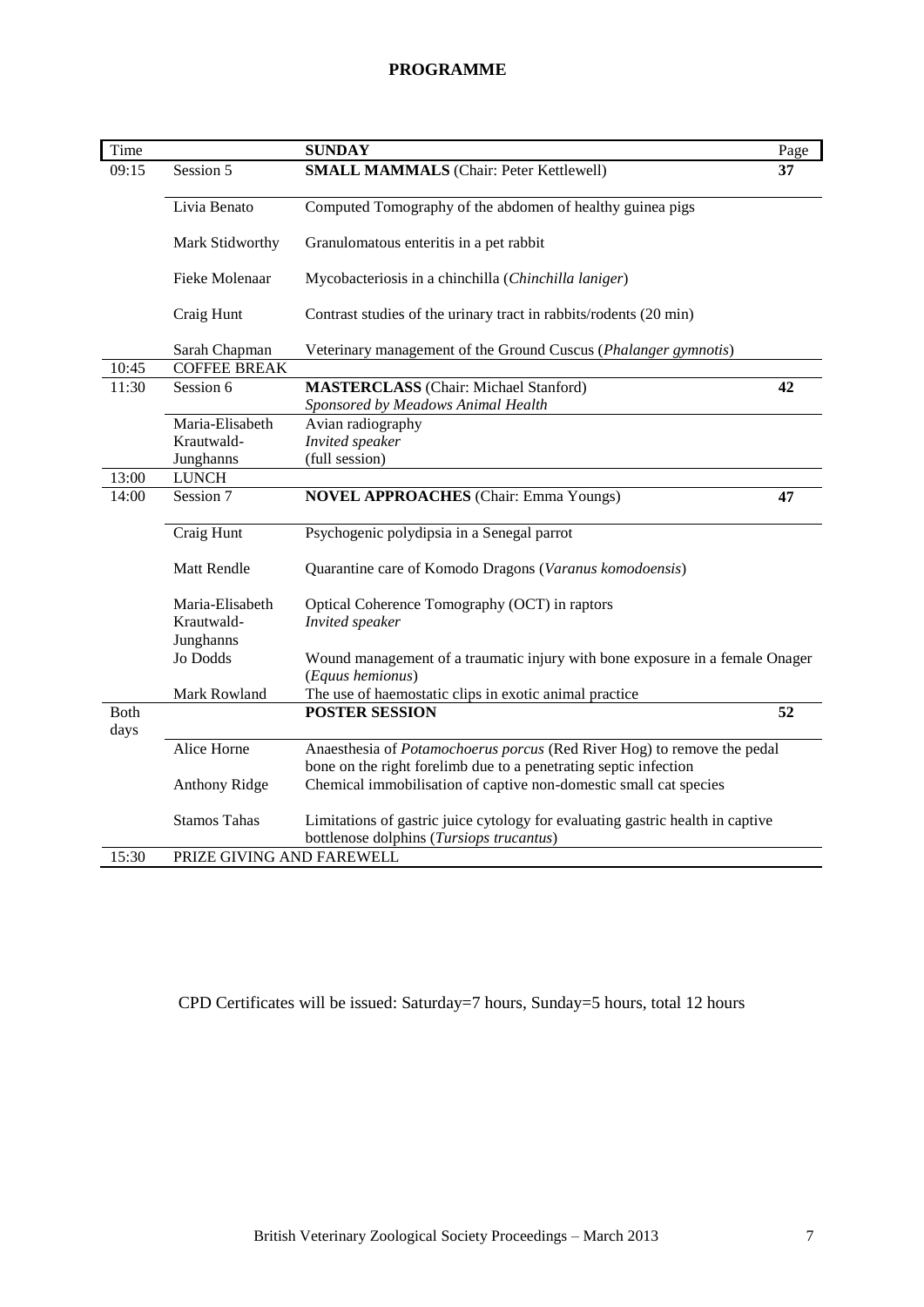#### **Louise Allmark**

Louise is a final year veterinary student at the RVC. Since securing her place there, Louise has actively focused her vision towards a career in wildlife, zoo and exotic medicine. She has travelled extensively, assisting with research into African elephant contraception while in South Africa, worked alongside the Kenyan wildlife Service, monitoring animal movements, involved in the relocation of animals and anti-poaching patrols, volunteered at an elephant sanctuary in Thailand where she experienced the conflicts between animal welfare and the livelihood of the local people and witnessed firsthand the conservation efforts on behalf of the native wildlife of British Columbia.

#### **Peter Aylmer** BVSc CertZooMed MRCVS

Peter has spent the majority of a long career in mixed practice in the Cotswolds, including the provision of veterinary services to The Cotswold Wild Life Park at Burford. He also acts for, and provides consultancy services to, several other smaller collections including Shepreth Wildlife Park. He was awarded the Certificate of Zoological Medicine in 2002 and is a Secretary of State-appointed Zoo Inspector.

#### **Livia Benato** DVM CertZooMed MRCVS

Livia worked with rabbits and exotic animals in a referral clinic in Milan (Italy) for two years before moving to the UK. She started her residency in Rabbit and Exotic Animal Medicine in 2008 at the University of Edinburgh and she gained her RCVS Certificate in Zoological Medicine in 2010. From September 2011 to August 2012 she worked at Chester Zoo as veterinary officer. In January 2013 she was awarded an MSc by Research in Probiotics in Rabbits at the University of Edinburgh. She is currently working as University Veterinary Clinician at the University of Glasgow.

#### **Susan Brayshaw** BSc (Hons)

Susan is currently a Senior Mammal Keeper at Durrell Wildlife Conservation Trust. She has worked at the organisation for the past six years after graduating from Leeds University with a degree in Zoology. Susan focuses on callitrichid management and behaviour, working with several species of tamarin and marmoset. She specializes in the care of the notoriously sensitive pied tamarin, *Saguinus bicolor*, and black lion tamarin, *Leontopithecus chrysopygus*, and is involved in the organisation and delivery of an annual Callitrichid and Lemur Husbandry course at Durrell.

#### **Sarah Brown** MA VetMB CertZooMed GPCertExAP MRCVS

Sarah qualified from Cambridge University Vet School in 2000, and spent 18 months in mixed practice in Kent before moving to Leeds in 2002 to join Holly House Veterinary Hospital. She has a particular interest in treating reptiles, especially chelonia, and small pet mammals, and gained both the RCVS certificate in Zoological Medicine and the ESVPS General Practitioner certificate in Exotic Animal Practice in 2006. She is currently preparing to study for the RCVS Zoological Medicine Diploma (Reptilian), although her hands are currently quite full on maternity leave, having recently had a baby boy.

#### **Sarah Chapman** BVM&S MSc CertZooMed MRCVS

Sarah qualified in June 2000 from the Royal (Dick) School of Veterinary Medicine and Surgery. She went into mixed practice in Lincolnshire then East Yorkshire where she also worked with exotics and wildlife. In September 2004 she began the Masters course in Wild Animal Health and completed her dissertation on the Mortality of Captive Gorillas (*Gorilla gorilla gorilla*). She worked for the Scott Veterinary Clinic in Bedford where she gained her Certificate in Zoological Medicine and was part of the veterinary team at Woburn Safari Park. She then worked at Paignton Zoo for three years as Associate Veterinarian. Sarah is currently Head of Veterinary Services for Twycross Zoo, doing 100% zoo work with a large variety of large and small exotic animals. She is the veterinary advisor for the UK Elephant Working Group and the Bongo Taxon Advisory Group. She also sits on the Nutrition sub-group of the Elephant Welfare Group. She is working towards her RCVS Diploma in Zoo Medicine (Mammalian).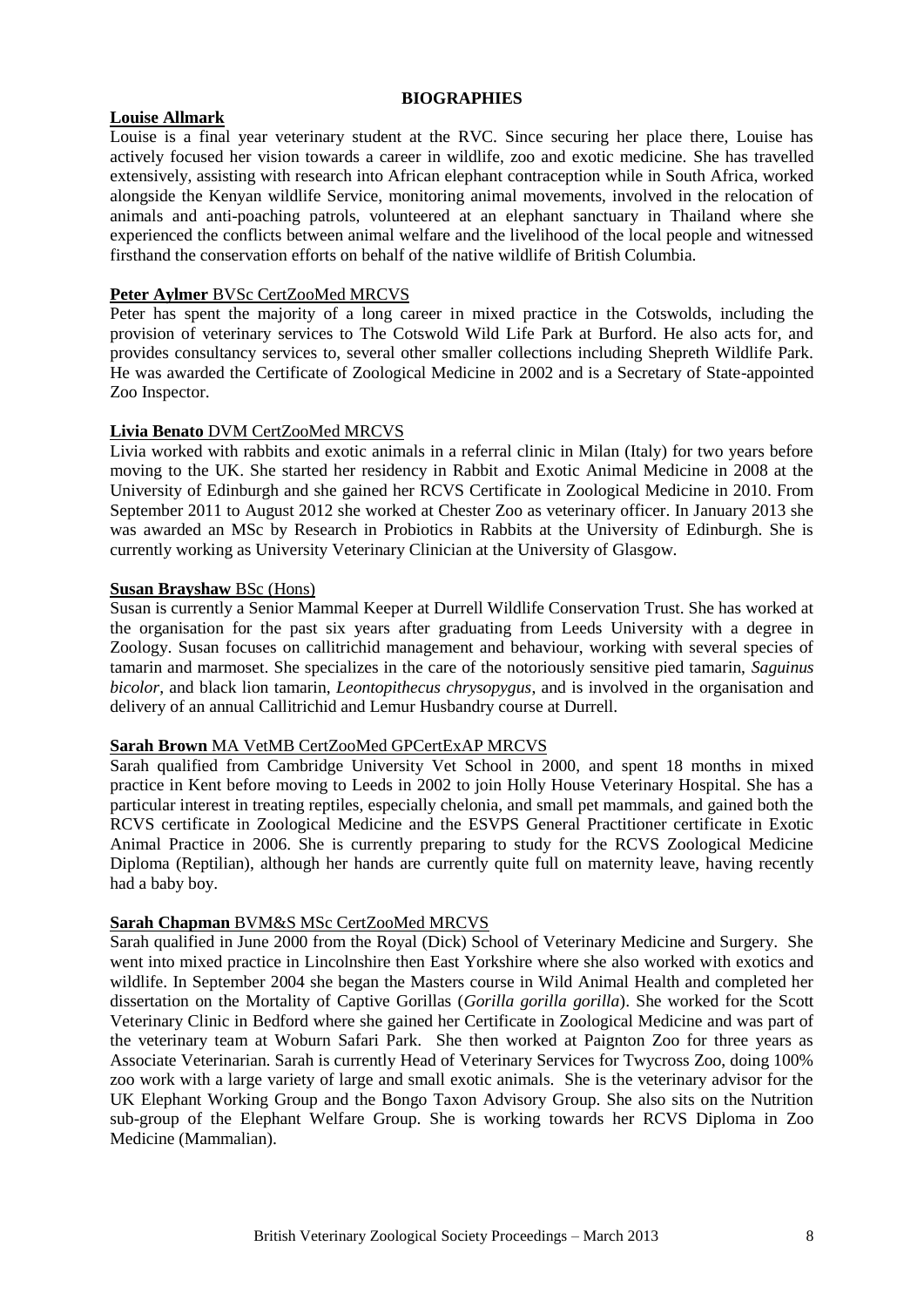#### **John Cooper** DTVM FRCPath FSB CBiol Dipl ECVP FRCVS

John graduated in veterinary science at Bristol University, UK, in 1966 and has lived and worked for over 15 years overseas, in Africa, Arabia and the Caribbean, but also in Britain and Europe, primarily in the fields of comparative medicine, wildlife and veterinary care of "exotic" species. John has obtained qualifications in tropical veterinary medicine (DTVM), avian medicine and pathology (FRCVS), comparative pathology (FRCPath, Dip.ECVP) and biology (C.Biol, FSB). His professional interests are teaching, diagnostic pathology, wildlife and ecosystem health, forensic medicine, tropical diseases, zoonoses and human health. John is the author/editor of many books and papers. He returned in 2009 from serving for nearly seven years as Professor of Veterinary Pathology at the University of the West Indies, Trinidad and his current appointments include visiting positions at various academic institutions in Britain and overseas. He is married to a lawyer, Margaret Cooper and has two adult children. His interests include natural history, youth activities and overseas travel.

#### **Margaret Cooper** LLB FLS

Margaret graduated in law from Bristol University, UK, in 1965 and qualified as a Solicitor of the Supreme Court in 1969. She spent several years in Africa, with her husband, mainly in Kenya, Tanzania, Rwanda and Uganda. In the UK Margaret was a member of the Farm Animal Welfare Council (FAWC) and (1999) a member of the Zoo Standards Review team. She returned in 2009 from living, writing and serving as a Guest Lecturer in Trinidad and Tobago, West Indies. She works as a free-lance writer and consultant, lectures at various universities, particularly at post-graduate level, on legal and allied matters. Margaret is the author of two books and many papers on animal and conservation law. Margaret is married to John Cooper, has two adult children and has a particular interest in overseas travel, languages, cultures and human rights.

#### **Rosalie Dench** MA VetMB MRCVS

Rosalie has been involved in orangutan conservation in Borneo since 2003. After graduating from Cambridge in 2007, she worked in small animal practice in Lincolnshire for two years before moving to Indonesia to volunteer at an orangutan centre. She joined the Borneo Orangutan Survival Foundation in 2011 as the Veterinary Advisor at the Nyaru Menteng centre, and is continuing this role in an external capacity since returning to the UK a few months ago. Rosalie is currently conducting research on "Important Diseases of Rehabilitant Orangutans", investigating clinical aspects of key diseases encountered in this species, alongside small animal locum work.

#### **Joanne Dodds** VN

Jo qualified as a veterinary nurse in July 1990 from Rodbaston College. She worked as head nurse for 3yrs in small animal practice before taking up a veterinary nursing role in a wildlife hospital based in the UK. From there she worked on a voluntary basis in a primate rescue centre, primarily gibbons, in Thailand. Since 1997 she has been working as a veterinary nurse at ZSL Whipsnade zoo where she is currently senior veterinary nurse. She has 2 small boys who keep her busy in any spare time.

#### **Ellen Holding** BVetMed MRCVS

Ellen graduated from the RVC in 2007. She subsequently worked in mixed and exotic/zoo practice, and volunteered on wildlife projects in the UK and abroad. In 2011 she began an internship at Howletts & Port Lympne Wild Animal Parks in Kent. After a year she stayed on as a full-time clinician, and works primarily with primates, carnivores and ungulates.

#### **Alan Humphreys** BVSc MRCVS

Alan is a sole practitioner at Village Vets Centre Ltd, Liverpool, a 50% small animal / 50% exotic practice. He graduated in 1989 from Liverpool University. Alan's special interests are in fluoroscopy, digital radiography and clinical / forensic photography in general practice.

#### **Craig Hunt** BVetMed CertSAM CertZooMed MRCVS

Following graduation from the RVC in 1997, Craig worked for five years in mixed practice in East Sussex, followed by three years in small animal/exotic practice in Gloucestershire before settling at Chine House Veterinary Hospital in Leicestershire. His caseload is almost exclusively exotic companion with a roughly equal proportion of avian, reptile and mammal patients. Current interests include falconry, beekeeping, gardening and tending a modest menagerie at home.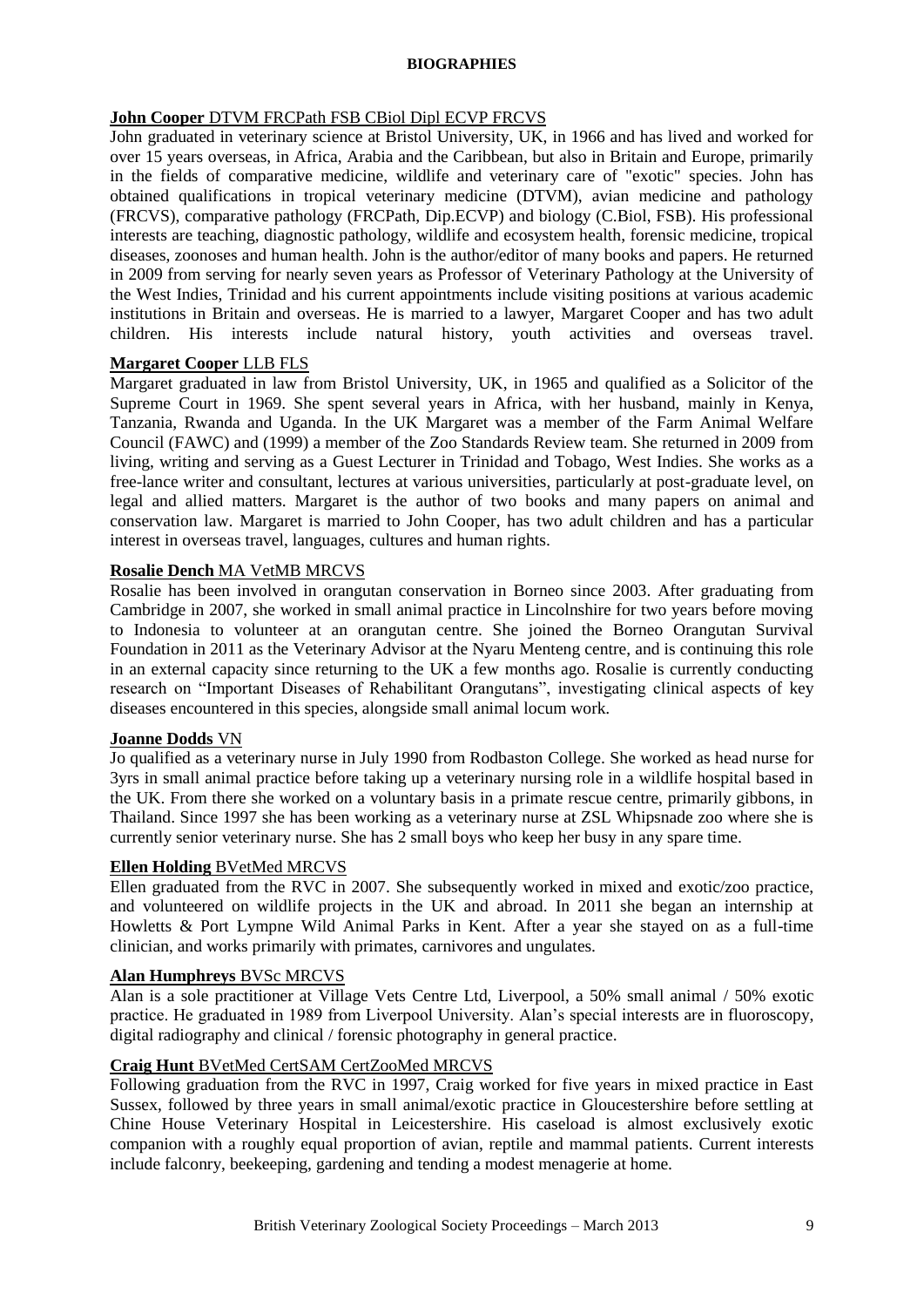#### **Maria-Elisabeth Krautwald-Junghanns**, Prof Dr med vet, Dr med vet habil, Dipl ECZM, ML

Professor Krautwald-Junghanns has been working in avian medicine since 1984. She is a diplomate of the European College of Zoological Medicine (avian), founding member of ECAMS and founding member of EAAV. She holds various German specialization degrees for poultry, pet, zoo and wild birds and reptiles and is an EU certified specialist in avian medicine. Maria-Elisabeth is the editor and author of *Diagnostic Imaging of Exotic Pets – Birds, Small Mammals, Reptiles*, and has contributed to various other books on imaging of birds. Maria-Elisabeth is currently university professor and director of the Clinic for Birds and Reptiles at Leipzig University, where she specialises in imaging techniques in avian medicine, animal welfare and avian respiratory tract diseases. She has received numerous awards, amongst which is the Pfizer award for excellent research, and is an appointed member of the National Academy of Sciences, Leopoldina.

#### **Nicholas Masters** MA VetMB MSc MRCVS

Nic graduated from Cambridge and attained his Wild Animal Health Master of Science degree from the Institute of Zoology. He spent five years with the International Zoo Veterinary Group (IZVG), working as the resident veterinarian at Twycross Zoo and providing veterinary care for other IZVG clients. During this time Nic wrote the chapter on primates in the *BSAVA Manual of Exotic Pets*, and developed a particular interest in elephants and conservation medicine. Nic left IZVG in 2010 and worked at the Zoological Society of London (ZSL) on the Species Recovery Programme, developing disease risk analysis methodology for the translocation of endangered native UK fauna. He spent 2011 working freelance in the UK and abroad, continuing to specialise exclusively in non-domestic animals; a particular highlight were two locums at the New Zealand Centre for Conservation Medicine, Auckland Zoo. Last year Nic began working clinically for ZSL as the Veterinary Officer at Whipsnade Zoo, and has since been appointed Head of Veterinary Services. Along with these new managerial responsibilities he has also become the sub-group leader (Healthcare, Foot care and Locomotion) for the Elephant Welfare Group.

#### **Fieke Molenaar** DVM MSc GPCertExAP MRCVS

Fieke graduated from the University of Ghent, Belgium, in 2001 and started her veterinary career looking after a variety of primates at the BPRC in The Netherlands. She moved to Wales in 2002, where she has spent several years in general practice. Fieke has completed the MSc Wild Animal Health and the General Practitioners Certificate in Exotic Animal Practice. She has worked on various conservation and wildlife projects, including as Assistant Pathologist at Vic Simpson's Wildlife Veterinary Investigation Centre and several years as Veterinary Officer on the Species Recovery Programme at the Zoological Society of London. Fieke is currently half of Origin Vets, working solely with zoo animals, wildlife and unusual pets throughout South West Wales. She is a Council Member and the Meetings Organiser of the BVZS and a Council Member of the Zebra Foundation, a charity that funds veterinary students who carry out research in the field of zoological medicine.

#### **Kathryn Perrin** BVetMed MRCVS

Kathryn graduated from the Royal Veterinary College in 2009. After graduation Kathryn worked in small animal practice in the UK before spending a year at Johannesburg Zoo in South Africa. A brief stint as a buffalo vet and some more small animal practice followed before a one year Junior Clinical Training Scholarship (internship) at Bristol Zoo Gardens. Kathryn has been working as a locum in private practice since completing her internship in October 2012.

#### **Matthew Rendle** RVN

Matt started his veterinary nursing career at The Park Veterinary Centre, Watford in 1989, a busy 13 vet practice, where he was involved in nursing, anaesthetics and radiography for a wide variety of species, including domestic and farm animals, horses, birds, bats, reptiles, amphibians and fish. He was promoted to Senior Theatre Nurse in 1994 and continued in this post until leaving in 2003 to pursue his interest in zoo and wildlife nursing at the Zoological Society of London, where he is currently the Senior Clinical Nurse for ZSL London Zoo. Matt regularly lectures to veterinary nursing and veterinary surgeon undergraduates at the RVC, covering topics such as herpetological husbandry, zoo and wildlife diagnostic imagining and anaesthesia. He also lectures on herpetology both in Europe and America. Matt is a keen herpetologist, and this takes up most of his spare time.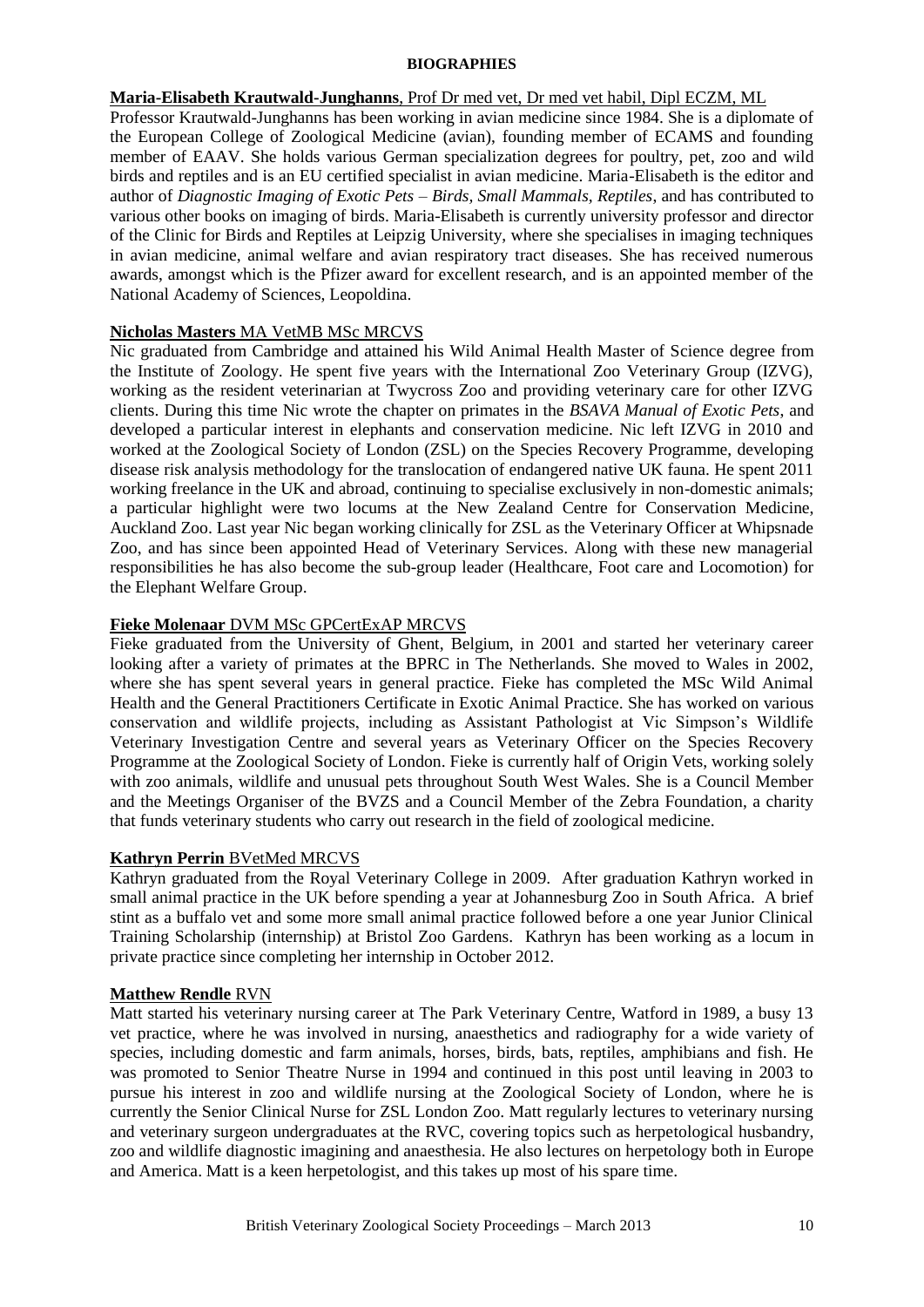#### **Anthony Ridge** BA (Zoology)

Anthony is a final year veterinary student at Cambridge University Veterinary School. He was president of the Cambridge University Veterinary Zoological Society (CUVZS) 2011-12 and organised a national student symposium on conservation medicine in January 2012. He is currently the Cambridge University student representative for the BVZS and the AAV student chapter. He has a keen interest in exotic, wildlife and conservation medicine and is undertaking a project to evaluate protocols for chemical immobilisation of captive non-domestic cat species in UK zoological collections.

#### **Mark Rowland** BVSc CertZooMed MRCVS

Mark qualified from Liverpool University in 1996. After a period in mixed practice he concentrated on small animal and exotic medicine and surgery. In 2007 Mark achieved the Royal College Certificate in Zoological Medicine. He owns and runs Trinity Vet Centre, a small animal practice and exotic referral centre in Kent. Mark has lectured locally and internationally on exotic animal topics and has published in peer-reviewed journals.

#### **Sergio Silvetti** DVM MRCVS

After graduating as a veterinary surgeon from the Faculty of Veterinary Medicine at the University of Milan in 1999, Sergio worked in several veterinary practices in Italy, Spain and the United Kingdom, dealing mainly with exotics cases. He is currently working as veterinary surgeon at the Avian and Exotic Animal Clinic in Manchester. Sergio has attended, and lectured, at several international veterinary conferences and is studying for the CertAVP in Zoo Medicine. He is currently writing a chapter on orthopaedics for the *BSAVA Manual of Poultry and Wildfowl* in cooperation with Aidan Raftery.

#### **Mark F. Stidworthy** MA VetMB PhD FRCPath MRCVS

#### RCVS Recognised Specialist in Veterinary Pathology (Zoo and Wildlife)

Mark has run the pathology section of International Zoo Veterinary Group since 2003, providing dedicated full-time anatomic pathology services (post-mortem examinations and histopathology) for zoo, exotic and wildlife species including fish. Cases derive from collections and aquaria served by IZVG's clinical veterinarians and by referral from specialist practitioners and other pathology laboratories. Mark graduated from Cambridge in 1996 (taking pathology as his intercalated degree); received pathology residency training and diagnostic experience at Liverpool and Cambridge Veterinary Schools and holds a Cambridge PhD investigating remyelination in the central nervous system. He is a Fellow of the Royal College of Pathologists (Veterinary Pathology) and an RCVS Recognised Specialist in Veterinary Pathology (Zoo and Wildlife). He speaks and publishes regularly in the field of zoo, wildlife and aquarium species pathology.

#### **Stamos Tahas** DVM (Hons) MRCVS

Stamos is currently studying for an MSc in Veterinary Science - Conservation Science Pathway at the University of Liverpool. After graduating from the Aristotle University of Thessaloniki with distinction in 2011, he completed his compulsory military service in the Hellenic Army as a veterinarian with the rank of private. Before studying at Liverpool, Stamos spent two months as an intern at Barcelona Zoo and some time in private practice. During his years at university he actively volunteered at the Attica Zoological Park and the Hellenic Wildlife Hospital.

#### **Martin Whitehead** BSc PhD BVSc CertSAM MRCVS

Martin is a Director of Chipping Norton Veterinary Hospital in Oxfordshire, a first-opinion mixed practice also doing exotic-animal referral and zoo work. After a PhD for research on comparative aspects of auditory biophysics in vertebrates, Martin worked in basic and clinical research in US medical school ENT departments before switching to veterinary medicine, graduating from the Liverpool veterinary school in 1999. His particular interests are small-animal internal medicine and zoo- and exotic-animal medicine, particularly reptiles. He has published articles on the biophysics of hearing and on various veterinary topics, and is a member of the BSAVA's Scientific Advisory Committee.